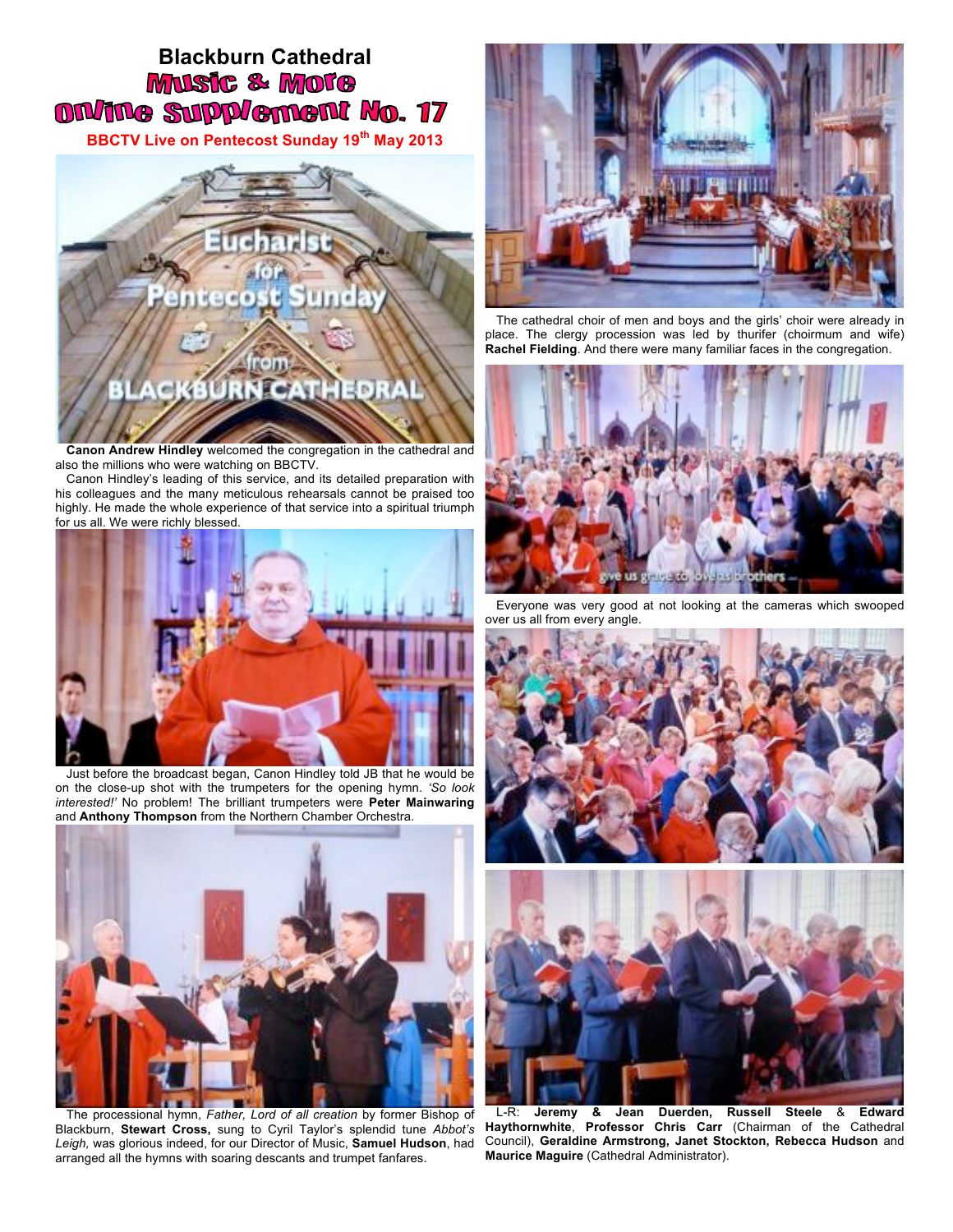Our three senior canons led the service: L-R: **Ian Stockton, Andrew Hindley** and **Sue Penfold.**



And there were many close-ups of the choirs, too.



**Samuel Hudson** conducting the choirs.





**Rebecca Pratt** and **Esther Worrall** with crucifer **Michael Carr** on the right. (Michael is a former chorister as is his Dad, Churchwarden Philip.)



Choirmen: Bass **James Giddings,** Tenors **Derek Crompton, Phil Hunwick** & Alto **James Twigg.**



**Stewart Hopkinson & Phil Wilson** who are former choristers.



And our organist, **Shaun Turnbull**, had his very own camera – for there were many close-up shots of him playing.



The camera work was poetic in its beauty. Delicious shots of our colourfilled cathedral abounded.